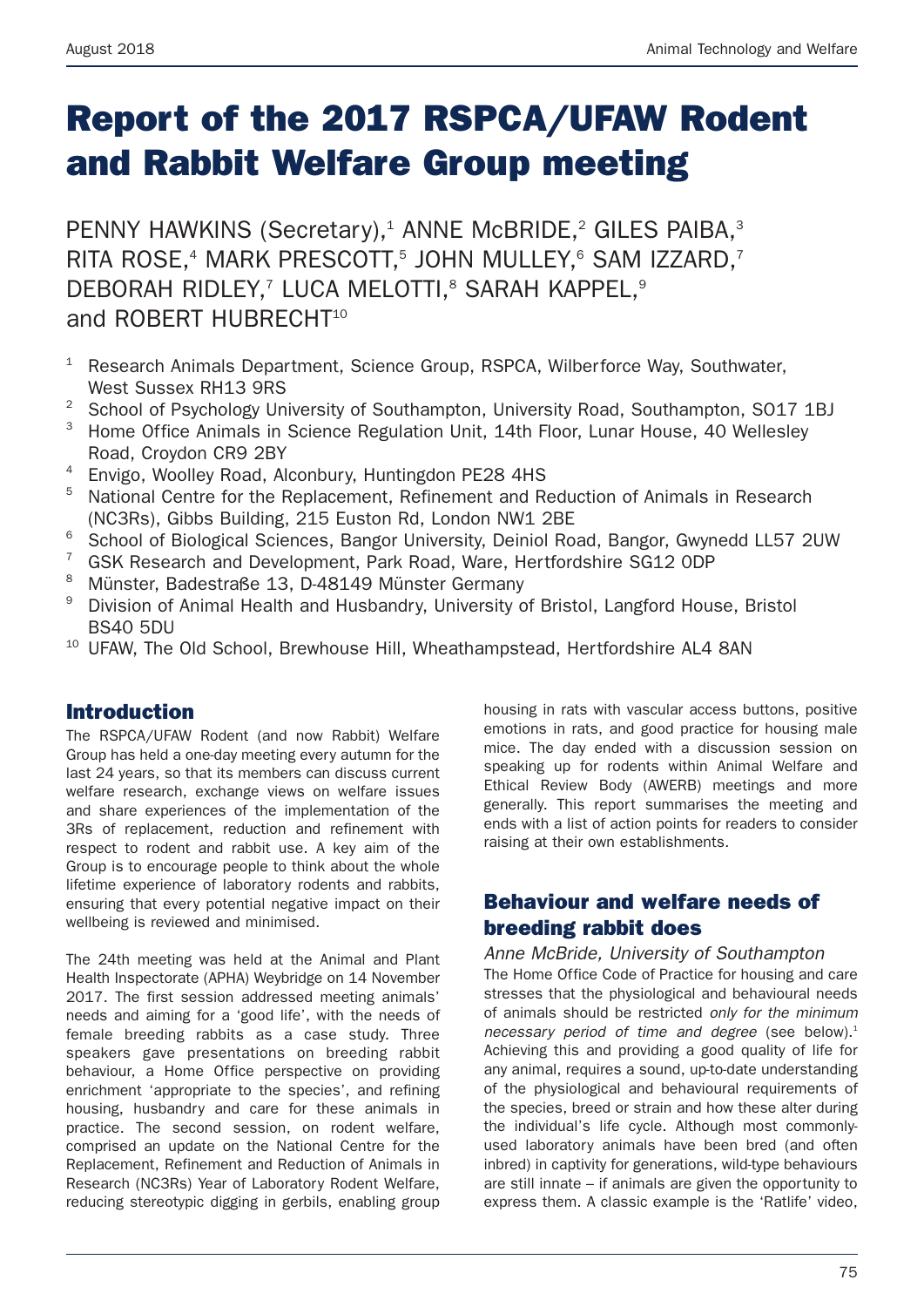in which inbred laboratory rats released into a naturalistic enclosure rapidly began to express many wild-type behaviours<sup>2</sup> and, there is evidence that naturalistic behaviour is also innate in domestic pigs<sup>3</sup> and laboratory mice.<sup>4</sup> Researching the behaviour of the wild-type species is therefore a good starting point for refining housing and care and this presentation considered the breeding rabbit doe as a case in point.

Understanding the behavioural needs of the pre- and post-parturient doe in the laboratory or any other breeding institution, means considering normal doe behaviour and that of the offspring in the wild, including how interactions between the doe and young change during early development, up to and beyond weaning.

Some basics: rabbits are herbivorous, grazing animals and are crepuscular and nocturnal, i.e. they are most active at dawn and dusk and during the night. In the wild, they are only above ground for around 30% of a 24 hour period and when it is dark, in the daytime they are in the dark below ground – quite a contrast to life in the laboratory. Rabbits are not especially 'domesticated', having been selected primarily for meat and fur and they comprise some 20% of the diet of over 20 species in their native Spain and Portugal.<sup>5</sup> The primary need to avoid being eaten underlies all rabbit behaviour, including the absentee parenting style.

Figure 1 shows a typical rabbit nest in the wild. Note the downward sloping tunnel, to help the blind-deaf nestling kits to re-locate the nest and their siblings and the earth plug which is used to completely stop the nest so that predators cannot see, hear or smell the kits. You (and your dog) have probably unknowingly walked past these stopped-up nests many times. The doe returns approximately every 24 hours for a few minutes to suckle the kits. The frequency of nursing can vary between days and individuals, as females may suckle several times a day. Other than that, she displays minimal parental caring behaviour while the young are in the nest.



Figure 1. A wild rabbit nest with earth plug. Illustration by Guy Troughton in McBride, A. (1988). *Rabbits and Hares.* Whittet Books. Essex.

The kits can recognise their mother's scent at birth and about an hour before they are usually nursed they begin to rise to the top of the nest in preparation for suckling. The rest of the time, they huddle in the warm nest material and rotate between the centre and periphery of the group. They begin to eat solids (nest material) at 8 days, their eyes open fully at 10 days and they begin to explore the tunnel at around 13 days. The nest stop entrance is still tightly re-packed by the doe following every visit until around 18 days. After this time, the young begin to emerge and they are weaned about 24 days post-partum. They still associate very closely with adults, especially their mother, for several weeks. Natural rabbit society comprises mixed gender and age groups, to help achieve safety in numbers.

This is obviously very different indeed from the laboratory situation. Some ideas are set out in Table 1 for going further towards accommodating the physiological and behavioural needs of both does and kits in the laboratory setting. The suggestion relating to socialising the kits is based on studies that have shown handling at pre-weaning results in tamer, less fearful rabbits when individuals were several weeks older.6,7 To reduce the risk of cannibalisation, it is advised that early handling is best done after the kits' eyes are open, and scent profiles are preserved by rubbing hands in the nest material and stroking the mother before touching the kits. If rabbits are then regularly handled and acclimatised to being picked up throughout their lives, anxiety will be reduced with benefits for the rabbits, staff and science.

| for does |                                                                                                                | for kits                                                                                 | for both                                                                                                               |
|----------|----------------------------------------------------------------------------------------------------------------|------------------------------------------------------------------------------------------|------------------------------------------------------------------------------------------------------------------------|
|          | Mental and<br>mphysical<br>stimulation; a<br>good quality and<br>quantity of space                             | Early<br>socialisation with<br>humans, to help<br>reduce anxiety<br>when adult.          | An enclosed,<br>dark nest box,<br>accessed by a<br>downward-<br>sloping tunnel                                         |
|          | Ability to choose<br>between the<br>company of other<br>rabbits or to be<br>alone.                             | Ability to rest in<br>the dark, when<br>not being<br>nursed, for the<br>first 18 days of | (this could have<br>a door for<br>observing the<br>kits).<br>An entrance to                                            |
|          | Ability to<br>completely get<br>away from the<br>kits, with no<br>visual, auditory<br>or olfactory<br>contact. | life.                                                                                    | the nest box that<br>the doe could<br>seal and open<br>herself.<br>Electronic tags<br>for individual<br>does to access |
|          | Ability to have<br>control over<br>timing for access<br>to the kits.                                           |                                                                                          | each nest box<br>(to prevent<br>double littering).                                                                     |

Table 1. Suggested refinements to breeding rabbit housing and husbandry

For further information on rabbit behaviour and potential refinements for breeding does, see references 5, 8 and 9 at the end of this report. Your Named Information Officer, Named Veterinary Surgeon,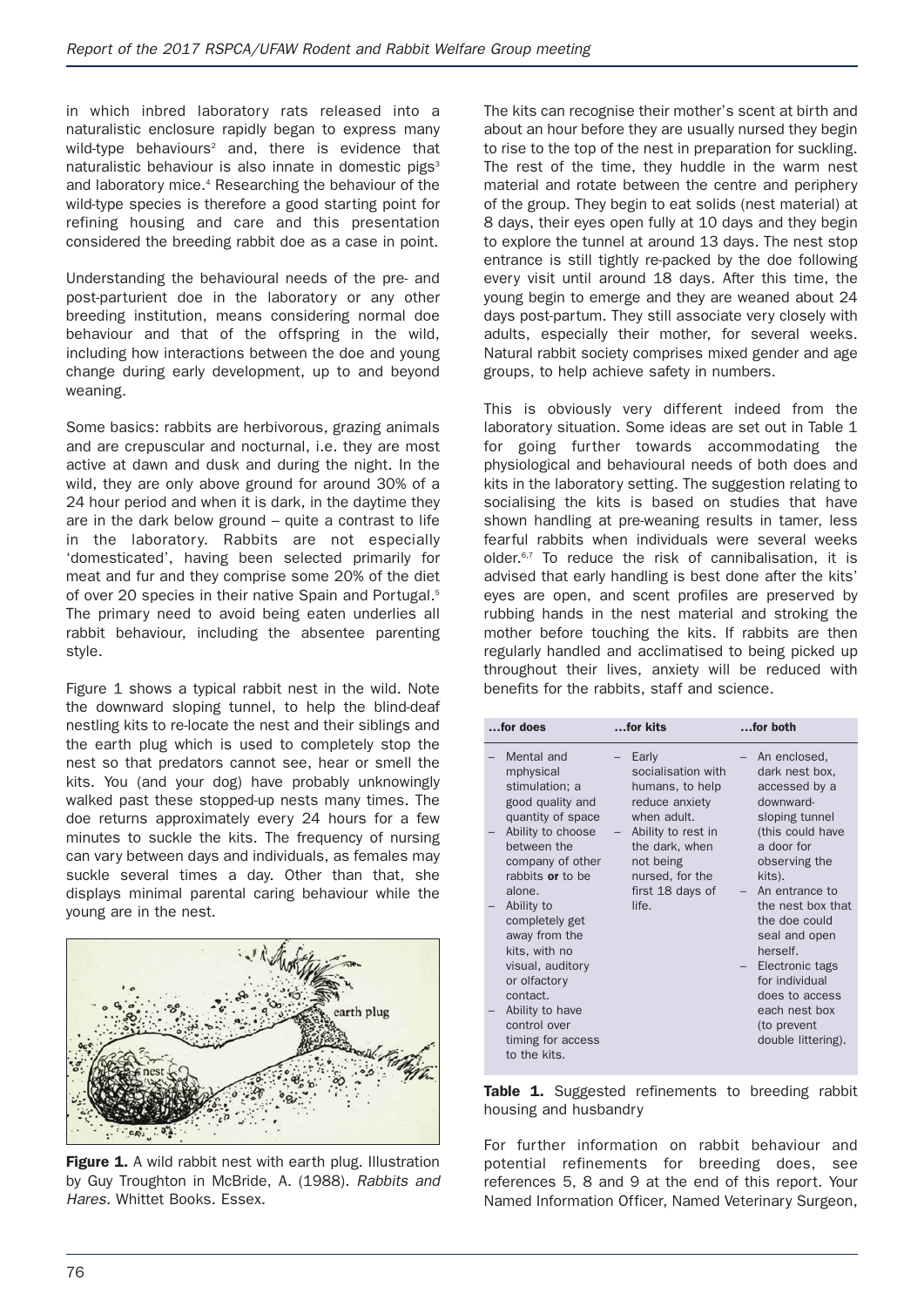Named Animal Care and Welfare Officer and AWERB should also be able to provide further information and help you promote discussion about meeting animals' needs, aim to provide a 'good life' in general for all the species in your care and further encourage understanding and empathy.10

# **Rabbit housing and enrichment 'appropriate to the species' – a view from the Home Office**

#### *Giles Paiba, Home Office Animals in Science Regulation Unit*

The publication of the Home Office *Code of Practice for the Housing and Care of Animals Bred, Supplied or* Used for Scientific Purposes, in 2014,<sup>1</sup> set out the minimum requirements for housing and breeding rabbits used within the confines of the Animals (Scientific Procedures) Act (ASPA) 1986 (as amended). As mentioned above, there is a requirement that animals' physiological and behavioural needs be restricted only for the minimum necessary period of time and degree – but how do we interpret whether space is 'of sufficient complexity to allow expression of a wide range of normal behaviour' and how 'appropriate to the species' can accommodation really be in a laboratory setting?

The Code of Practice aims to:

- Promote good animal welfare through the provision of consistent, high quality care and accommodation;
- Support the generation of high quality, reliable scientific results through the reduction of environmental variables; and
- Implement the principles of the 3Rs through using the minimum number of animals and causing the minimum degree of pain, suffering, distress or lasting harm.

It includes both engineering standards and performance standards. An engineering standard is a defined measurable parameter, e.g. cage dimensions, temperature range or photoperiod.iA performance standard is an outcomes-based requirement, e.g. 'noise levels, including ultrasound, shall not adversely affect animal welfare'. Both engineering and performance standards are important. Engineering standards are the 'welfare safety net', which set clear expectations and are easy to verify with respect to compliance. Performance standards are helpful because it is not always possible to prescribe how outcomes should be achieved and they also allow for advances in science and our understanding of animal welfare needs.

With respect to breeding rabbits, we recognise that, in

nature, these animals live in a complex environment. It is important for rabbits to have a raised area for lookout and to enable hopping exercise which will increase hind limb weight-bearing strain, assist in maintaining bone strength and therefore reduce the likelihood of injuries. The Code includes engineering standards (size and 'optimum' height of the shelf) and performance standards (animals must be able to lie and sit and easily move underneath the step and be able to use the surface).

The Code of Practice specifically advises those breeding rabbits to ensure that the need for privacy of the nesting and parturient mother are considered. In reality, this would need the behavioural drivers and needs previously described by Dr McBride to be considered. Thus, although the provision of a nest box is not mandatory, it is assumed, in that the Code does provide minimum cage dimensions depending upon whether nest boxes lie inside or outside the enclosure housing the doe and her litter.

## **Refining housing, husbandry and care for breeding rabbits**

#### *Rita Rose, Envigo*

Breeding rabbits – it should be simple ... right? In the wild absolutely but not so straightforward in a laboratory. Before embarking on a breeding programme, fundamental questions are needed to define the study objective or production colony needs and how you can aim to safely address both these and the needs of the animals you are responsible for.

Our company has establishments for animal supply as well as for Contract Research. Rabbits under our care may be part of a breeding colony to supply other establishments outside our company, or they may be used in a scientific study that required breeding as part of its objective, e.g. reproductive toxicology. To define good practice for housing and caring for our rabbits, we use information from different sectors including guidance for 'pet' rabbits, rescue settings and farmed rabbits. We also have an internal Rabbit Welfare Group which meets quarterly and reports to our AWERB.

Our protocol for breeding rabbits involves placing a nest box in with the doe a week before she is due to litter. This stays in the cage for 10 days post littering, then the whole cage is changed for a new, clean one without a nest box and with tray liner for the kits to sit on. We recognised that this system does not separate the doe and kits, as would be the case in the wild, and we wanted to identify a refinement. We have therefore been trialling a nest plate, which is made from stock board, with a lip that is high enough to keep the kits in one area until they are strong enough to hop over into the rest of the cage. We are monitoring breeding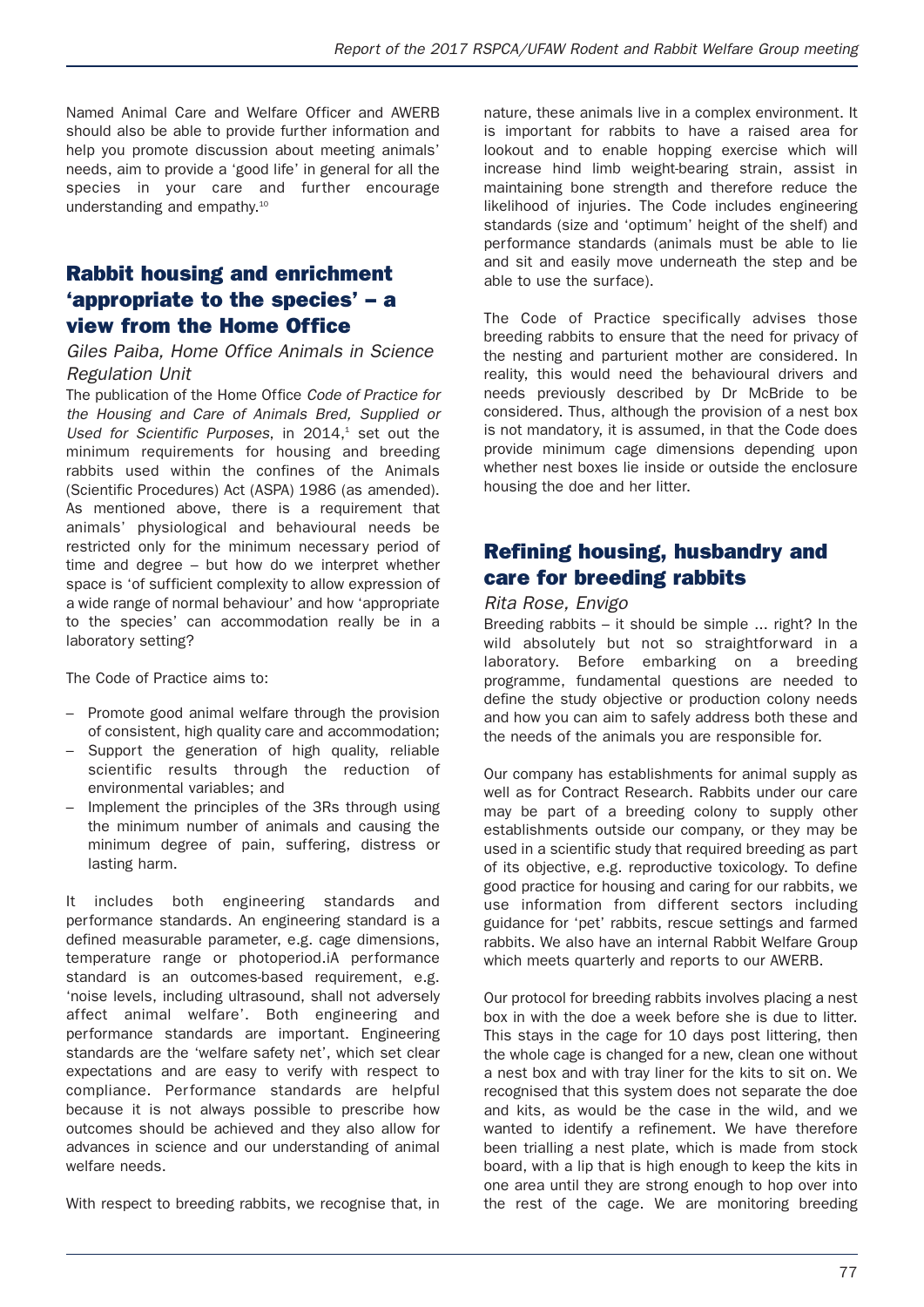success using the nest plates, and we are hoping to be able to reduce the colony size if litter productivity increases.

## **The NC3Rs' Year of Laboratory Rodent Welfare**

#### *Mark Prescott, NC3Rs*

Mice and rats account for the majority of animals used in scientific procedures in the UK and globally. Throughout 2017, the NC3Rs highlighted opportunities to improve the welfare of laboratory rodents. By spotlighting recent advances in animal welfare science and technology, hosting workshops, events and data collection projects aimed at animal technologists and focusing on the adoption of good practice, we aimed to have a positive impact on the large number of rodents used in research.

Our Year of Laboratory Rodent Welfare included many different approaches to refine rodent use, including the development of technologies for automated, continuous recording of the behaviour of individual mice and rats socially housed in the home cage<sup>11,12</sup> and a novel, ultra-lightweight, low power device for electrophysiological recordings in unrestrained and untethered mice;<sup>13</sup> new research awards, for example to refine the capture and tracking of wild rodents for ecological studies; and publication of guidelines from our data sharing working groups on refining bile duct  $c$ annulation studies in rats $14$  and rodent models of ischaemic stroke.<sup>15</sup>

In other key projects relating to the day-to-day welfare of rodents in the laboratory, we:

- Highlighted the work of our 2016 3Rs prize winner, Joanna Makowska, who demonstrated the importance of burrowing, climbing and standing upright for laboratory rats.16 Despite generations of domestication, the laboratory rat retains innate behaviours that cannot be expressed in standard housing, such as rearing on the hind legs when exploring and socialising. Height restrictions in standard caging lead to muscle stiffness, which rats attempt to alleviate by lateral stretching. This is not only a welfare issue; it has been argued that laboratory rats are 'metabolically morbid' and therefore poor 'models' for human disease. Joanna Makowska, and her colleague Dan Weary, showed that young rats in large, enriched cages burrow around 30 times a day, climb around 75 times a day and stand upright around 180 times. Some facilities are now investing in larger caging or providing shared access to a 'play area' for rats.
- Promoted the concept of a play area in successful workshops at the Institute for Animal Technology Congress in 2017, in which we increased

awareness of the innate needs and behaviours of laboratory rats using the Ratlife video $2$  and stimulated discussion as to how more space and stimulation could be provided.

- Ran a mouse handling workshop, to support trainers, Named Training and Competency Officers and other named persons who wanted to move from picking up mice by the tail to using cupped hands or a tunnel instead. This has been demonstrated to reduce anxiety in mice with both animal welfare and scientific benefits and some establishments have successfully stopped handling by the tail.<sup>17-20</sup> The workshop aimed to explore potential barriers to using the refined handling methods and provide practical tips and solutions. A range of resources, including a video tutorial, poster, FAQs and downloadable video clips for in-house training were also made available on our website.
- Set up a crowdsourcing, multi-institute data collection project to identify prevalence, patterns and triggers of aggression in laboratory mice. This is commonly reported and can cause pain, distress and even death, so the welfare impact will clearly be significant if the causes can be better understood and used to identify practical solutions. Data were supplied by over 110 participants, from over 30 institutions within the UK and overseas and we will communicate preliminary findings in 2018.

For information and updates on all these initiatives, see: nc3rs.org.uk/rodent-welfare-hub and nc3rs.org.uk/2017-year-laboratory-rodent-welfare

## **Reducing stereotypic digging in gerbils**

#### *John Mulley, Bangor University*

The Mongolian gerbil (*Meriones unguiculatus*) is a diurnal inhabitant of semi desert and steppe habitats. It is a social species, usually living in a pair, with offspring and some helpers within a central burrow system that has multiple exits. Relatively few gerbils are used in the UK (236 procedures using 206 animals for the first time in 2016), in fields including research into diabetes, hearing, epilepsy, stroke, thermal regulation, parasitology and desert adaptation.

The lack of access to a tunnel system in standard laboratory housing and the inability to construct one, leads to stereotypical digging behaviour in many species of desert rodent, including the Mongolian gerbil. The situation is further exacerbated by the excessive chewing behaviour exhibited by gerbils, which renders many traditional forms of environmental enrichment unsuitable. The Home Office Code of Practice acknowledges that gerbils often develop stereotypical digging behaviour, suggesting a nest box with 'a separation wall and a tunnel entrance including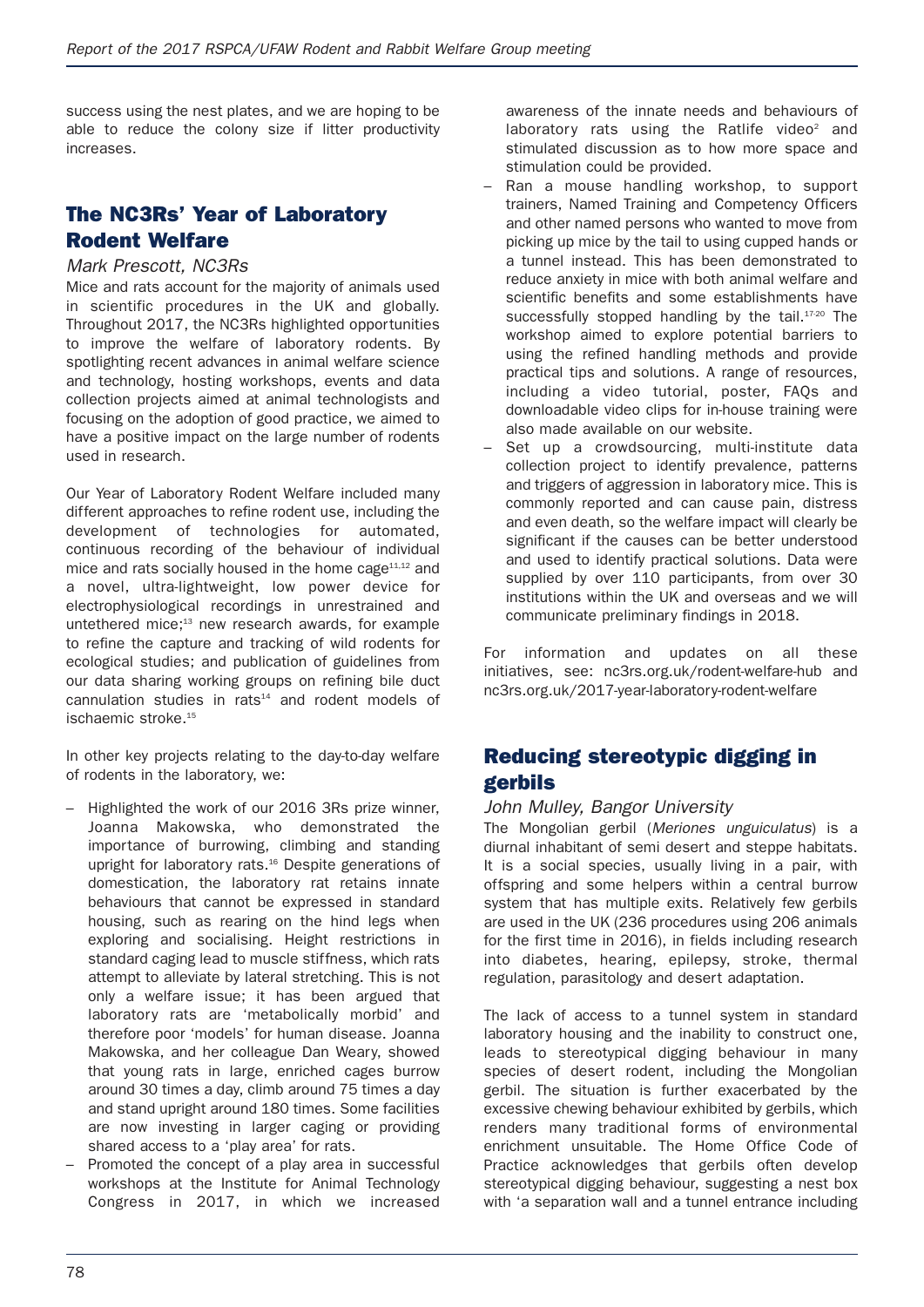a bend/corner', a deep layer of litter for digging and nesting and a 'burrow substitute at least 20 cm long'.1 However, in our experience this has not always been effective in ameliorating stereotypical digging and on occasion the gerbils have simply chewed the tunnels up or left the nest box because humidity levels were too high due to the angle in the entrance tunnel. In a study funded by UFAW, we set up a controlled behavioural study using unchewable, stainless steel tubes of different lengths, diameters and angles (made by a company that produces roll bars for cars). Ten-week-old gerbils were housed in single-sex groups of four and the analysis of video samples of the animals' behaviour was randomised and blinded. We defined 'stereotypical' digging as a bout of over 12 seconds. Following an initial increase in stereotypical digging, the level of digging decreased and we have also (anecdotally) noted that noise levels have decreased in the gerbil room with far fewer scrabbling sounds. The gerbils are now provided with stainless steel rat houses with open ends for ventilation, and 20 cm, 50 mm diameter stainless steel tubes with a 90˚ mandrel bend, as a low-cost and low-tech intervention which has reduced or entirely eliminated stereotypical digging (Figure 2).



**Figure 2.** Tunnel configuration for reducing stereotypical digging in gerbils. Photo: John Mulley

## **Enabling group housing in rats with vascular access buttons**

#### *Sam Izzard and Debbie Ridley, GSK*

Dual cannulated rats with harnesses have previously been singly housed at our facility, due to concerns that animals would interfere with one another's cannulae, potentially causing distress and infection. We obviously wanted to avoid this on animal welfare grounds but singly housing rats is also undesirable from a welfare perspective, as they are social animals. Therefore we wanted to set up a vascular access button (VAB) system that would enable GSK to group house surgically prepared rats.

We trialled placing a VAB between the scapulae under general anaesthesia (with perioperative pain relief), monitoring body weight daily for the first 8 days postsurgery as part of our post-operative welfare assessment protocol. We found that animals gained weight more rapidly and steadily with the VABs than previous cohorts with the harnesses. They can be pairor group-housed before and after each study, improving their welfare. The system was also successfully validated for pharmacokinetic steady state infusion studies, indicating that there were no issues with data quality when changing from harnesses to VABs. However, some issues were encountered, including swelling around the button site, animals scratching at the site, catheters coming away from the button pin and some movement from the tether when on study. These issues have been overcome by ensuring that the tethers are removed as soon as possible after the 1 hour infusion, trimming the rats' nails regularly and placing the cannulae on to the pins using silicone covered forceps.

Having successfully overcome these issues, this model is now our first choice for surgically cannulated rats (Figure 3).



**Figure 3.** Group housed rats with vascular access buttons. Photo: GSK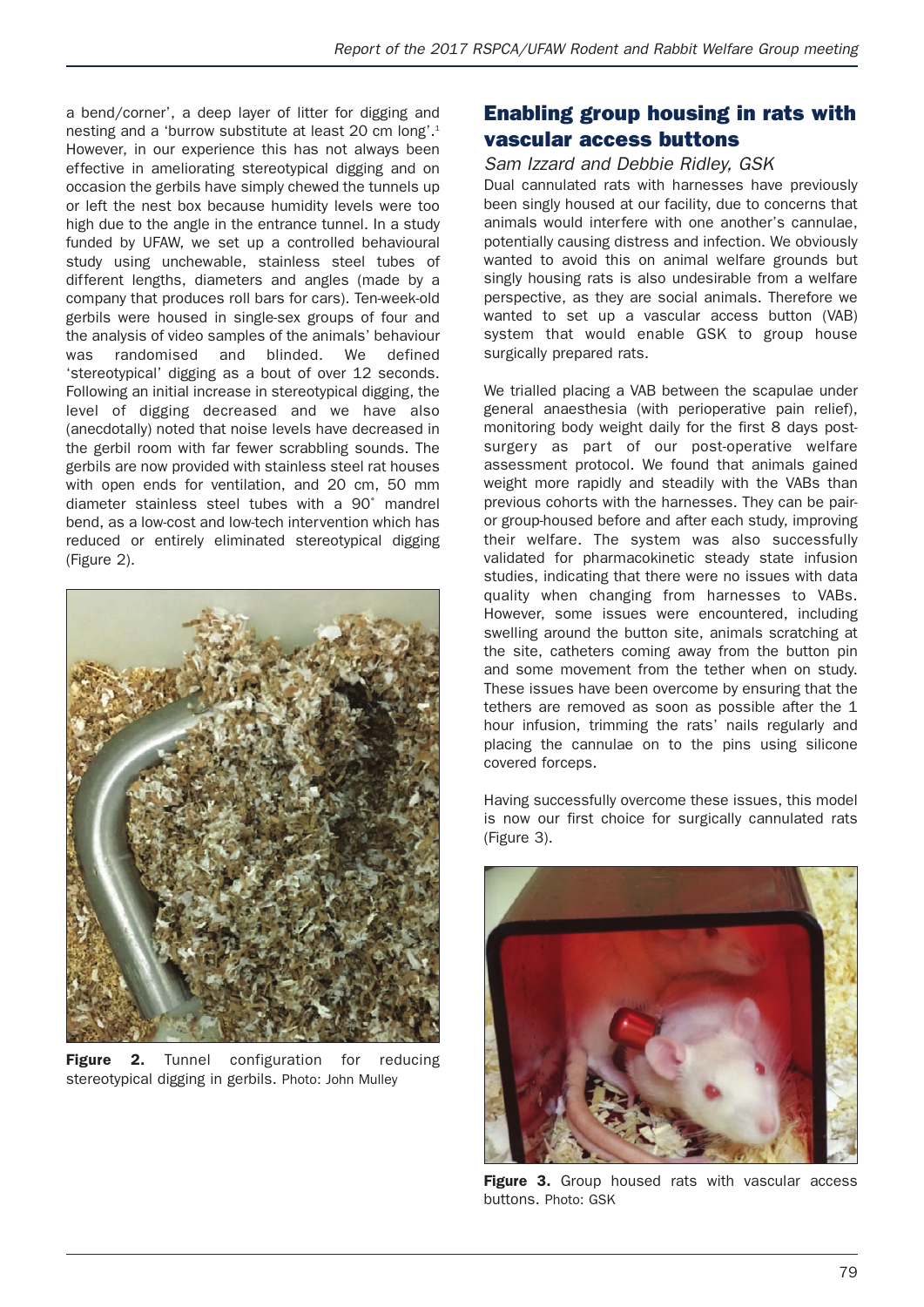# **Expression of positive emotions in rats**

*Luca Melotti,1 Jessica Lampe,2 Kathryn Finlayson,2 Sara Hintze,3 Oliver Burman4 and Hanno Würbel2*

- RG Behavioural Biology and Animal Welfare, Division of Behavioural Biology, University of Münster, Münster, Germany
- <sup>2</sup> Division of Animal Welfare, University of Bern, Bern, Switzerland
- <sup>3</sup> Division of Livestock Sciences, Dept. of Sustainable Agricultural Systems, University of Natural Resources and Life Sciences Vienna (BOKU), Vienna, Austria
- School of Life Sciences, Joseph Banks Laboratories, University of Lincoln, Lincoln LN6 7DJ, United Kingdom

Animal welfare research has traditionally focussed on preventing or reducing negative experiences but more recently attention has also been given to promoting positive emotions.21 Therefore, it is crucial to develop objective methods to detect and quantify positive emotions in animals. We conducted two studies with rats which aimed (i) to identify facial indicators of positive emotions and (ii) to measure positive emotional contagion between rats (where one individual's emotions and related behaviours directly trigger similar emotions and behaviours in others).

#### *Facial indicators of positive emotions*

Previous studies have identified rodent facial expressions which specifically occur in situations likely to induce negative emotional states (e.g. pain, aggression and fear). This study aimed to investigate whether rats exhibit specific facial expressions of positive emotions during play with humans.

Fifteen adolescent male Lister Hooded rats were individually subjected to a 2 minute Positive Treatment (PT) and a 2 minute mildly aversive Contrast Treatment (CT) over two consecutive days. PT consisted of playful manual tickling administered by the experimenter, while CT consisted of exposure to intermittent bursts of white noise. A positive emotional state is indicated by 50-kHz ultrasonic vocalisations (USVs). Vocalisations at this frequency were recorded to check whether rats had different emotional states in PT and CT. High-speed photos of the rats' faces in a profile or three-quarters view were taken during both treatments. Novel qualitative and quantitative measures, and also the established Rat Grimace Scale,<sup>22</sup> were used to detect fine changes in facial expression. Photos were scored by an experimenter who was blinded to which treatment the animals had received.

The number of positive vocalisations was significantly

greater in PT than CT, indicating that the experience of being tickled was positive in comparison with the exposure to white noise. We found that Ear Colour (0-2 scale) was significantly pinker in PT than in CT, and Ear Angle was wider (ears more relaxed) in PT compared to CT (Figure 4). However, other quantitative and qualitative facial measures, which included Eyeball height/width Ratio, Eyebrow height/width Ratio, Eyebrow Angle, visibility of the Nictitating Membrane, and the Rat Grimace Scale, did not show significant differences between treatments.



Figure 4. A rat experiencing positive emotions. Note the ear angle and colour. Please see reference 23 for further information and picture credits.

This study contributes to the exploration of positive emotions and thus better welfare, in rats as it identified potential indicators of positive facial expression resulting from a positive experience. Pinker Ear Colour and wider Ear Angle, both accompanied by the emission of positive vocalisations, may reflect internal physiological changes associated with positive emotional arousal and muscle relaxation, respectively.<sup>23</sup>

#### *Positive emotional contagion*

This study investigated positive emotional contagion by exploring the effects of positive treatments received by one rat on the behaviour and vocalisations of the rest of their social group. We are currently preparing a publication on this for another journal, so will just give a summary here.

Adolescent male Lister Hooded rats were housed in groups of three and one rat per group received either positive or control treatments as follows. The 'treated' rat was taken to a separate room for 2 minutes where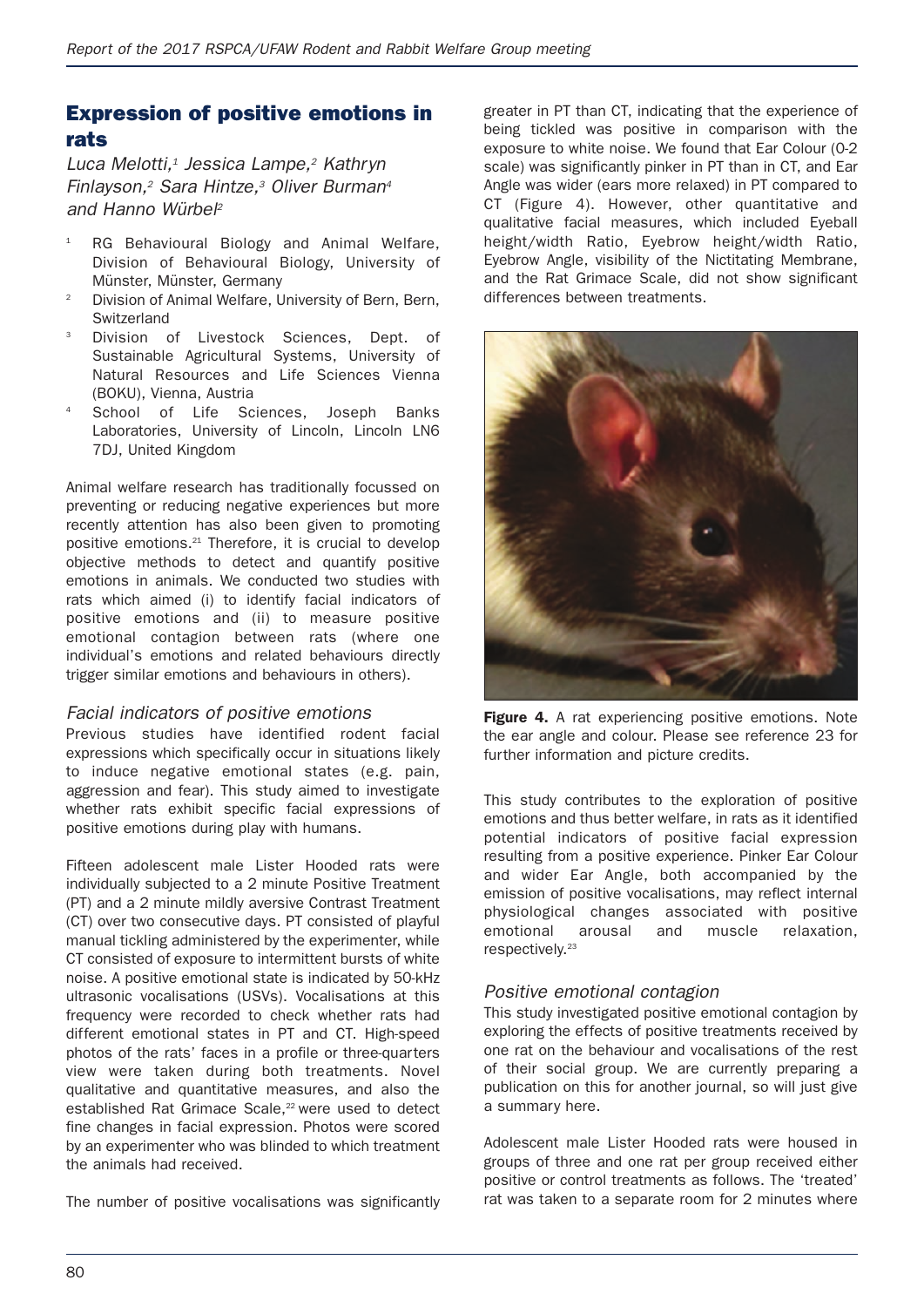they were either manually tickled by the experimenter, given chocolate rewards or placed in the treatment arena without further action (control condition). USVs at 50 kHz and play events in the home cage – attempted nape contacts to initiate play, and solitary scampering – were counted before and after the treatment by an experimenter who was 'blinded' to the treatments the rats had received.

Our results provided some evidence of short-term positive emotional contagion from one individual receiving a positive treatment to its social group. Positively treated rats appeared to promote emotional contagion by becoming the target of more play initiations by untreated rats, and by also inducing (after tickling) more play between untreated rats.<sup>24</sup>

# **To group or not to group? Good practice for housing male mice**

*Sarah Kappel, University of Bristol; Penny Hawkins, RSPCA; Michael T Mendl, University of Bristol*

It is widely recommended to group house male mice because mice are 'social animals' but male mice do not naturally share territories. Laboratory mice were derived from *Mus musculus*, a species that forms territories inhabited by a small group of individuals including one dominant male, several females, pups and juveniles before these disperse. Territory size varies with food availability and population density e.g. from a few square metres close to human dwellings to several square kilometres in natural habitats. Dominant males are highly intolerant of intruders and the introduction of a strange mouse provokes aggressive behaviour in the territory holder.<sup>4,25</sup> Although laboratory mice have been bred in captivity for many generations, wild-type behaviours can still be innate.<sup>4</sup> as discussed by McBride earlier in this report.

We can assume that a male mouse, given the opportunity to choose, would prefer to be housed with a group of females with enough space to drive away juvenile male offspring- which is obviously impractical in the average laboratory. Given that the male mouse is pre-adapted to live with other mice, is living with other males the best alternative to a natural group composition? To try to answer this question, we conducted a review of the literature on mouse husbandry, behaviour and welfare with a survey of current practice for housing male mice, which has been published elsewhere.26

Our key findings were:

Most survey respondents (120 of 147 people) believe that male mice naturally prefer to live with other mice and that male mice should, ideally, be group housed with other males in the laboratory (123 of 147). If males were singly housed, this was mostly due to aggression (122 responses) or for scientific reasons (100).

- The literature review found that individual housing allows males to have their own territory and eliminates injurious aggression and stressful social defeat – but being housed alone causes social deprivation. Group housing fulfils the need to be with other animals but injurious aggression between male mice can be a serious animal welfare issue.
- **Even without aggression, not all animals within a group will be in a state of positive welfare.** Many male mice may be negatively affected by the stress of repeated social defeat and subordination. Both single and group housing therefore raise concerns about welfare and also research validity.
- On the basis of current Codes of Practice,<sup>1</sup> responses to our survey and the economic implications of single vs. group housing, there is strong motivation to group house male mice and facilities will continue to do so. For example, of 147 survey respondents, 99 reported that it was general practice post-'weaning' to group house male mice, just 4 stated that these were routinely singly housed and 44 stated that both housing conditions were applied.26
- The current literature does suggest that it is, generally speaking, preferable from an animal welfare perspective to house male laboratory mice in groups. We suggest that group housing for male mice is the 'less worse' approach but do not positively endorse this practice because male mice would naturally prefer to live with a group of females, not other males.
- However, whether group- or single-housing is better (or less worse) in any given situation is highly context-dependent according to strain, age, social position, life experiences and housing and husbandry protocols. It is important to evaluate what is preferable in each case from animal welfare and ethical perspectives, using the literature and current good practice for housing male mice and ensure that this is discussed within the facility, e.g. by the AWERB, with input from named persons.
- It is possible to reduce the risk of aggression in groups of male mice via thoughtful housing, husbandry and care (see also the NC3Rs project on mouse aggression, above in this report). The literature and our survey, reports measures. including transferring some nesting material (not litter) from used to clean cages; $27$  providing enrichment that can be manipulated (e.g. nesting material) as opposed to solid shelters;<sup>28</sup> housing in groups of three<sup>29</sup> and choosing less aggressive strains, if this is compatible with the research objective.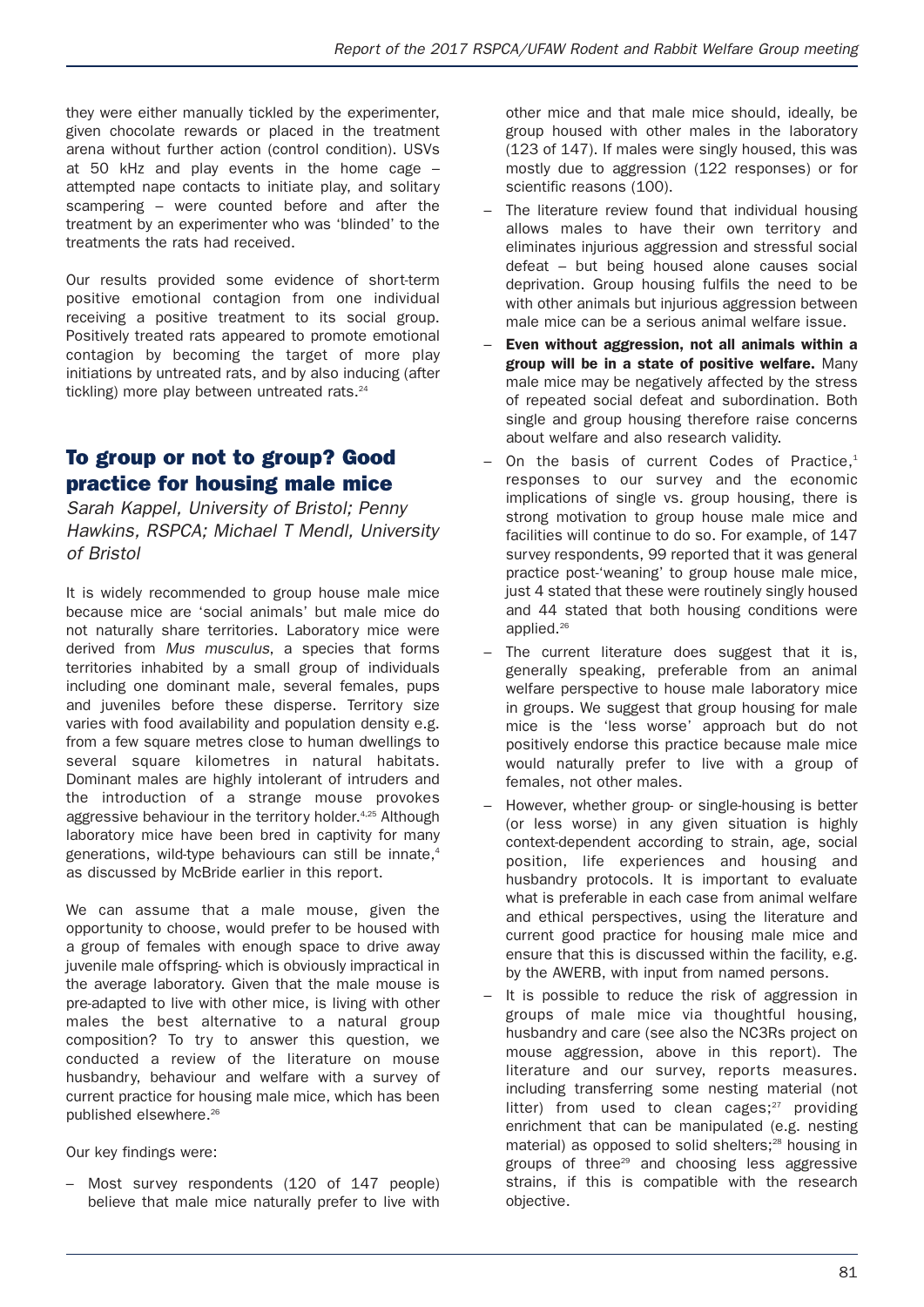To conclude, it is not possible to house male mice in the laboratory in a way that is compatible with their natural behaviour, nor is it possible to make sweeping statements regarding good practice for housing *all* male mice. There is still much to learn about the behaviour of different mouse strains and how this is affected by housing, husbandry and care, life stage, and previous experiences.<sup>26</sup>

#### **The discussion session**

The meeting ended with a discussion session which aimed to explore how participants felt able to raise the priority given to rodent welfare within their facilities and to initiate or become involved with, ethical debates around rodent use. In addition to general discussion topics addressing whether the species identified as 'special' by the ASPA (dogs, cats, equidae and primates) genuinely deserve greater consideration and which species participants would consider to be 'special' and why. We also asked participants how they had spoken up for rodents within their establishments (Figure 5; answers were presented as tick-boxes in a Turning Point slide and people could select as many as applied).

Most of the 80 participants had made colleagues think more about harms to rodents and had brought new information about rodent behaviour, biology and welfare to their attention (top two bars in Figure 5). Fewer had discussed these issues directly with researchers or participated in the AWERB and raising ethical issues scored lowest – although around two-thirds of the audience had been able to do this. The discussion was helpful and it was encouraging to see that participants felt able to raise welfare and ethical issues.



**Figure 5.** Responses to the question 'Who has challenged assumptions about rodents and spoken up for them, and how?' The histogram shows the number of respondents who had achieved each action.

## **List of action points based on all of the presentations and discussions:**

1. Find out more – or refresh your knowledge – about the wild-type behaviour of the species you care for.

Could more be done to facilitate positive, natural behaviours? You might like to ask for a discussion or workshop at your establishment, involving individuals and bodies such as your Home Office inspector, named persons, researchers, AWERB and internal species-specific or Three Rs groups.

- 2. Look at the NC3Rs Rodent Welfare Hub (nc3rs.org.uk/rodent-welfare-hub) and see whether you can use it to further refine housing, husbandry and care, procedures and welfare assessment for rodents.
- 3. Do not allow stereotypical behaviour to become 'normalised' (i.e. an accepted aspect of standard housing). Investigate the literature, talk to colleagues in other institutions to see what steps are suggested to reduce such behaviours, and ask for support in researching and trialling ways of reducing or eliminating any outbreaks.
- 4. If you care for gerbils and are concerned about stereotypical digging behaviour, ask to trial the shelter and tunnel system described in this report.
- 5. If social animals are routinely housed individually because of concerns about externalised ports or instrumentation, research the literature for ways of refining procedures, approaches or husbandry to enable group housing.
- 6. Promote the concept of encouraging positive welfare and emotions for the animals in your care, as well as reducing suffering. You might like to share the link to this article with colleagues: news. nationalgeographic.com/2016/12/happy-ratsfacial-expression-animals-emotion/
- 7. Read the full paper on male mouse housing and pass it on to colleagues. You may also wish to use the paper to suggest to your establishment that it reviews its practice, e.g. beginning with a discussion by the AWERB.
- 8. Commit to promoting knowledge of rodent biology, behaviour and welfare amongst colleagues, as in Figure 4 and to raising ethical issues associated with rodent use within your AWERB and more generally. If your AWERB is looking for topics as part of its 'forum for discussion' function, suggest a rodent-related topic like those set out in the 'discussion session' section of this report.

#### **Acknowledgements**

Thank you to all the speakers and delegates for the talks and discussions. We are also grateful to APHA for providing the meeting venue.

#### **References**

**UK Home Office.** (2014). UK Home Office Code of Practice for the Housing and Care of Animals Bred, Supplied or Used for Scientific Purposes Rodents and Rabbits. <gov.uk/government/uploads/system/uploads/ attachment\_data/file/389807/44389\_unact\_animals\_R odents\_and\_Rabbits.pdf>. Accessed 3 January 2018.